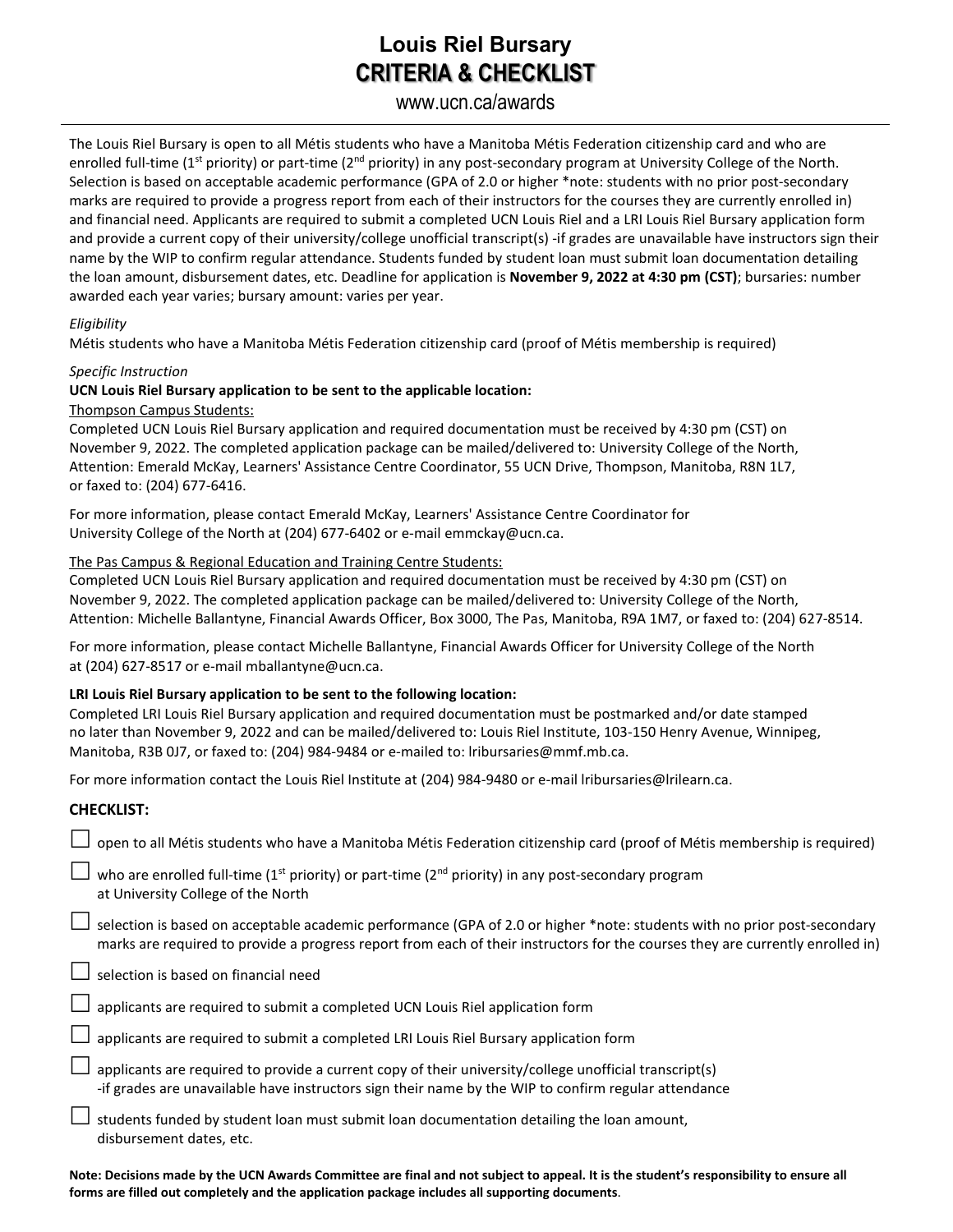

**The Pas Campus & Regional Education and Training Centre Students**

Michelle Ballantyne, Financial Awards Officer Box 3000, The Pas, Manitoba, R9A 1M7 Phone: (204) 627-8517 Fax: (204) 627-8514 Toll-free: 1-866-627-8500 Extension: 8517

**Thompson Campus Students**

Emerald McKay, Learners' Assistance Centre Coordinator 55 UCN Drive, Thompson, Manitoba, R8N 1L7 Phone: (204) 677-6402 Fax: (204) 677-6416 Toll-free: 1-866-677-6450 Extension: 6402

# **Award, Bursary & Scholarship Application**

| -PRINT ALL INFORMATION IN BLACK INK ONLY-                                                                                                                           |                                                                          |                          | APPLICATION AVAILABLE IN ANOTHER FORMAT UPON REQUEST. |         |      |                    |                                                                             |  |  |
|---------------------------------------------------------------------------------------------------------------------------------------------------------------------|--------------------------------------------------------------------------|--------------------------|-------------------------------------------------------|---------|------|--------------------|-----------------------------------------------------------------------------|--|--|
| Name of award applying for:                                                                                                                                         |                                                                          |                          |                                                       |         |      | Date: (yyyy/mm/dd) |                                                                             |  |  |
| <b>Louis Riel Bursary</b>                                                                                                                                           |                                                                          |                          |                                                       |         |      |                    |                                                                             |  |  |
| PERSONAL INFORMATION                                                                                                                                                |                                                                          |                          |                                                       |         |      |                    |                                                                             |  |  |
| Student number:                                                                                                                                                     |                                                                          | Social insurance number: |                                                       |         |      |                    |                                                                             |  |  |
|                                                                                                                                                                     |                                                                          |                          |                                                       |         |      |                    |                                                                             |  |  |
| First name:                                                                                                                                                         |                                                                          |                          | Last name:                                            |         |      |                    |                                                                             |  |  |
|                                                                                                                                                                     |                                                                          |                          |                                                       |         |      |                    |                                                                             |  |  |
| Date of birth: (yyyy/mm/dd)                                                                                                                                         | Gender:                                                                  | Marital status:          |                                                       |         |      |                    |                                                                             |  |  |
|                                                                                                                                                                     |                                                                          |                          |                                                       |         |      |                    | Single $\Box$ Married $\Box$ Common-law $\Box$ Separated, divorced, widowed |  |  |
| Indigenous heritage: (please attach copy of proof of Indigenous status)                                                                                             |                                                                          |                          |                                                       |         |      |                    |                                                                             |  |  |
| $\Box$ Inuit $\Box$ Non-Status $\Box$ Métis $\Box$ Status                                                                                                           |                                                                          |                          |                                                       |         |      |                    |                                                                             |  |  |
| Permanent mailing address:                                                                                                                                          |                                                                          |                          |                                                       |         |      |                    |                                                                             |  |  |
|                                                                                                                                                                     |                                                                          |                          |                                                       |         |      |                    |                                                                             |  |  |
| City:                                                                                                                                                               |                                                                          | Province:                |                                                       |         |      |                    | Postal code:                                                                |  |  |
| Phone:                                                                                                                                                              |                                                                          |                          |                                                       | E-mail: |      |                    |                                                                             |  |  |
|                                                                                                                                                                     |                                                                          |                          |                                                       |         |      |                    |                                                                             |  |  |
| $(H)$ (<br>$(C)$ ( )                                                                                                                                                | $(W)$ (                                                                  |                          |                                                       |         |      |                    |                                                                             |  |  |
| <b>EDUCATIONAL BACKGROUND</b><br>University/college program of study:                                                                                               |                                                                          |                          | Term:                                                 |         |      | Enrolled in:       |                                                                             |  |  |
|                                                                                                                                                                     |                                                                          |                          |                                                       |         |      |                    | $\Box$ Full-time studies $\Box$ Part-time studies                           |  |  |
| Term GPA: (please attach current copy of unofficial transcript(s); if grades are<br>unavailable have your instructors sign their name by the WIP to confirm regular |                                                                          |                          | Course-load for term:                                 |         |      |                    | Program length: (e.g. year 2 of 4 year program)                             |  |  |
| attendance)                                                                                                                                                         |                                                                          |                          |                                                       | %       | vear |                    |                                                                             |  |  |
| <b>FAMILY INFORMATION</b>                                                                                                                                           |                                                                          |                          |                                                       |         |      |                    |                                                                             |  |  |
| Number of dependents under the age of 18 residing with you:                                                                                                         |                                                                          |                          |                                                       |         |      |                    |                                                                             |  |  |
| $\Box$ 1 $\Box$ 2 $\Box$ 3 $\Box$ 4 $\Box$ 5 $\Box$ 6 $\Box$ 7 $\Box$ 8 $\Box$ 9 $\Box$ 10 $\Box$ Not applicable                                                    |                                                                          |                          |                                                       |         |      |                    |                                                                             |  |  |
| List ages of dependents:                                                                                                                                            |                                                                          | Is spouse, common-law:   |                                                       |         |      |                    |                                                                             |  |  |
|                                                                                                                                                                     | $\Box$ Employed $\Box$ Unemployed $\Box$ Student $\Box$ Not applicable   |                          |                                                       |         |      |                    |                                                                             |  |  |
| <b>FUNDING SOURCES</b>                                                                                                                                              |                                                                          |                          |                                                       |         |      |                    |                                                                             |  |  |
| How will you be financing your education? (please check those that apply)                                                                                           |                                                                          |                          |                                                       |         |      |                    |                                                                             |  |  |
| $\Box$ Canada/Manitoba Student Loan/Grants/Bursaries/Scholarships/Awards (please attach proof of loan amount and loan details, e.g. disbursement dates, etc.)       |                                                                          |                          |                                                       |         |      |                    |                                                                             |  |  |
| Manitoba Employment & Training Services □ Parent/s, Relative, Donor                                                                                                 |                                                                          |                          |                                                       |         |      |                    |                                                                             |  |  |
| Band, Tribal Council, Manitoba Métis Federation (name) _________________________                                                                                    |                                                                          |                          |                                                       |         |      |                    |                                                                             |  |  |
| Financing will be:                                                                                                                                                  |                                                                          |                          |                                                       |         |      |                    |                                                                             |  |  |
| $\Box$ Full (books, tuition/fees and living allowance) $\Box$ Partial (please circle those that apply: books, tuition/fees, living allowance)                       |                                                                          |                          |                                                       |         |      |                    |                                                                             |  |  |
|                                                                                                                                                                     | List funding source name(s) and percent or amount of financing for term: |                          |                                                       |         |      |                    |                                                                             |  |  |
| Source Name(s)                                                                                                                                                      |                                                                          |                          |                                                       |         |      | Percent or Amount  |                                                                             |  |  |
|                                                                                                                                                                     | <u> 1989 - Johann Barbara, martin da kasar Amerikaansk politik (</u>     |                          |                                                       |         |      |                    | $\frac{1}{2}$ % or \$                                                       |  |  |
|                                                                                                                                                                     |                                                                          |                          |                                                       |         |      |                    | ______________ % or \$ ____________                                         |  |  |
|                                                                                                                                                                     |                                                                          |                          |                                                       |         |      |                    | $\frac{1}{2}$ % or \$                                                       |  |  |
|                                                                                                                                                                     |                                                                          |                          |                                                       |         |      |                    |                                                                             |  |  |